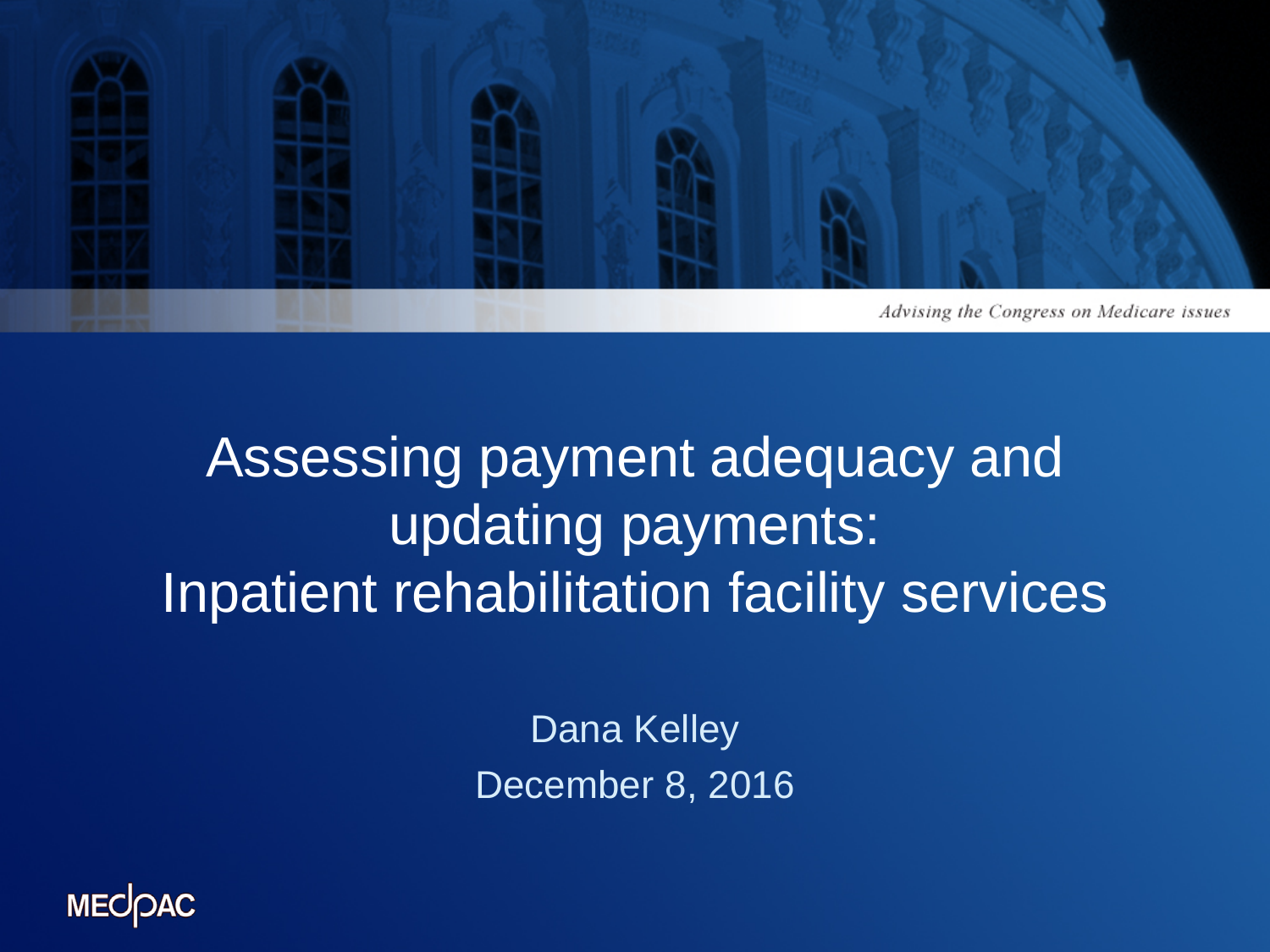# Inpatient rehabilitation facilities (IRFs)

- **Provide intensive rehabilitation**
- **Medicare spending: \$7.4 billion in 2015** 
	- $\blacksquare$  Facilities = 1,180
	- $\textdegree$  Cases = 381,000
	- Mean payment per case  $= $19,100$
- **Per case payments vary by condition, level of** impairment, age, and comorbidity; adjusted for:
	- **Rural location, teaching status, low-income share,** short stays
	- Outlier payments for extraordinarily costly patients

### **MECK**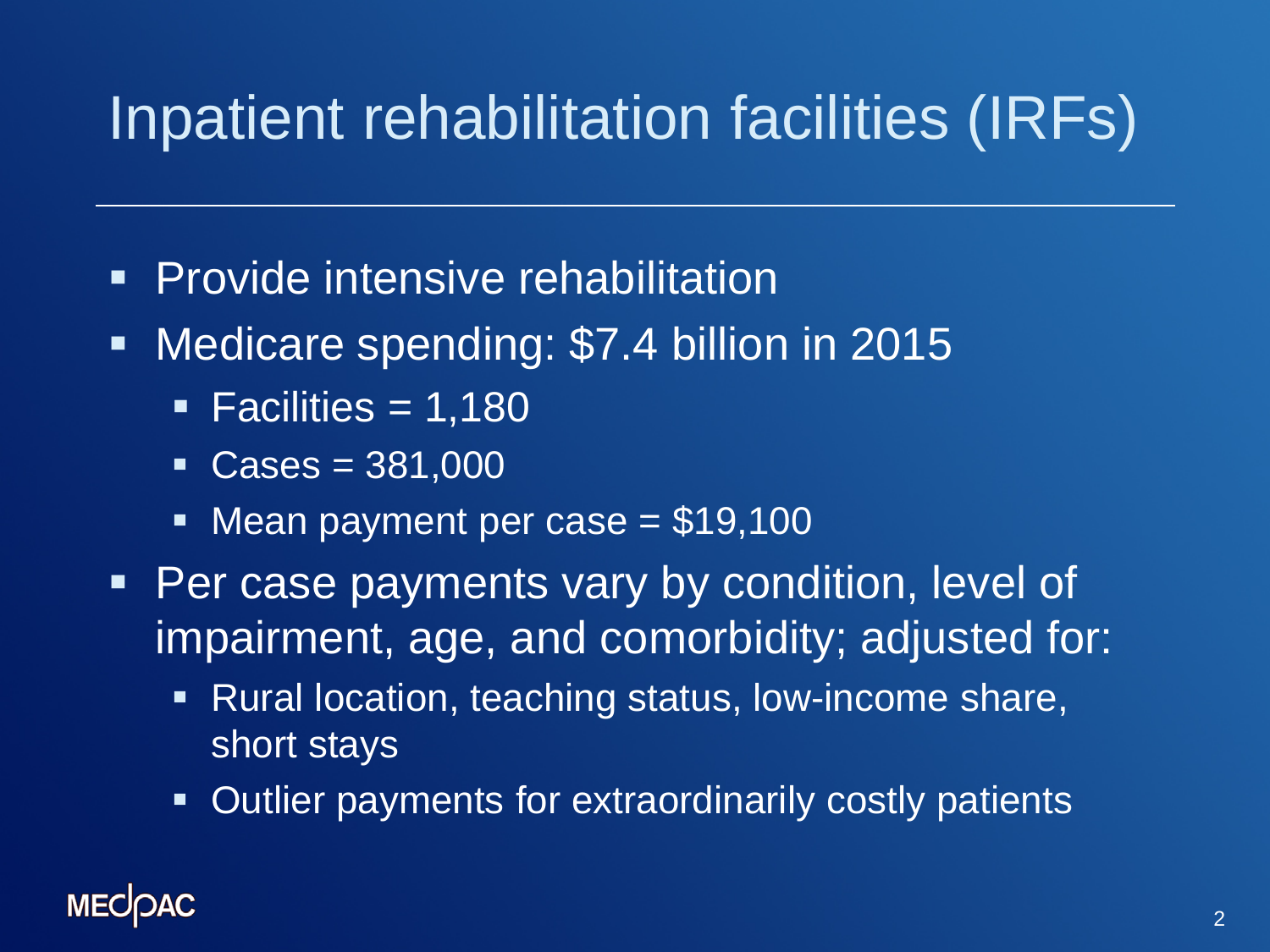## IRF criteria

### **IRFs must**

- Meet the conditions of participation for acute-care hospitals
- **Have a medical director of rehabilitation**
- Meet the compliance threshold (60 percent rule)
	- **Volume and patient mix sensitive to policy changes**
- **Patients must** 
	- Tolerate and benefit from 3 hours of therapy per day
	- Require at least two types of therapy

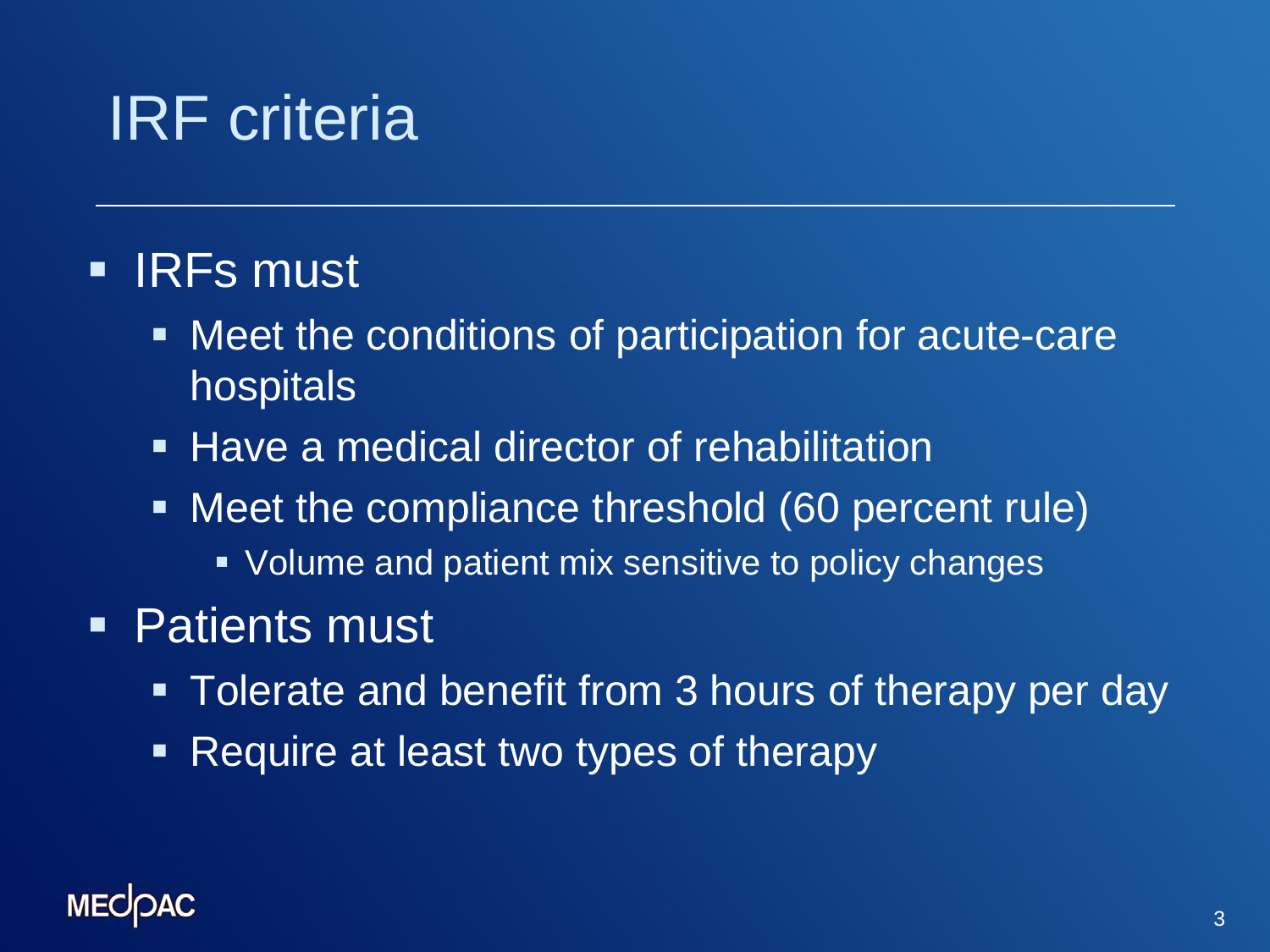## Concerns about IRF PPS

- **High-margin IRFs have a different mix of** cases
- Patient assessment may not be uniform across IRFs

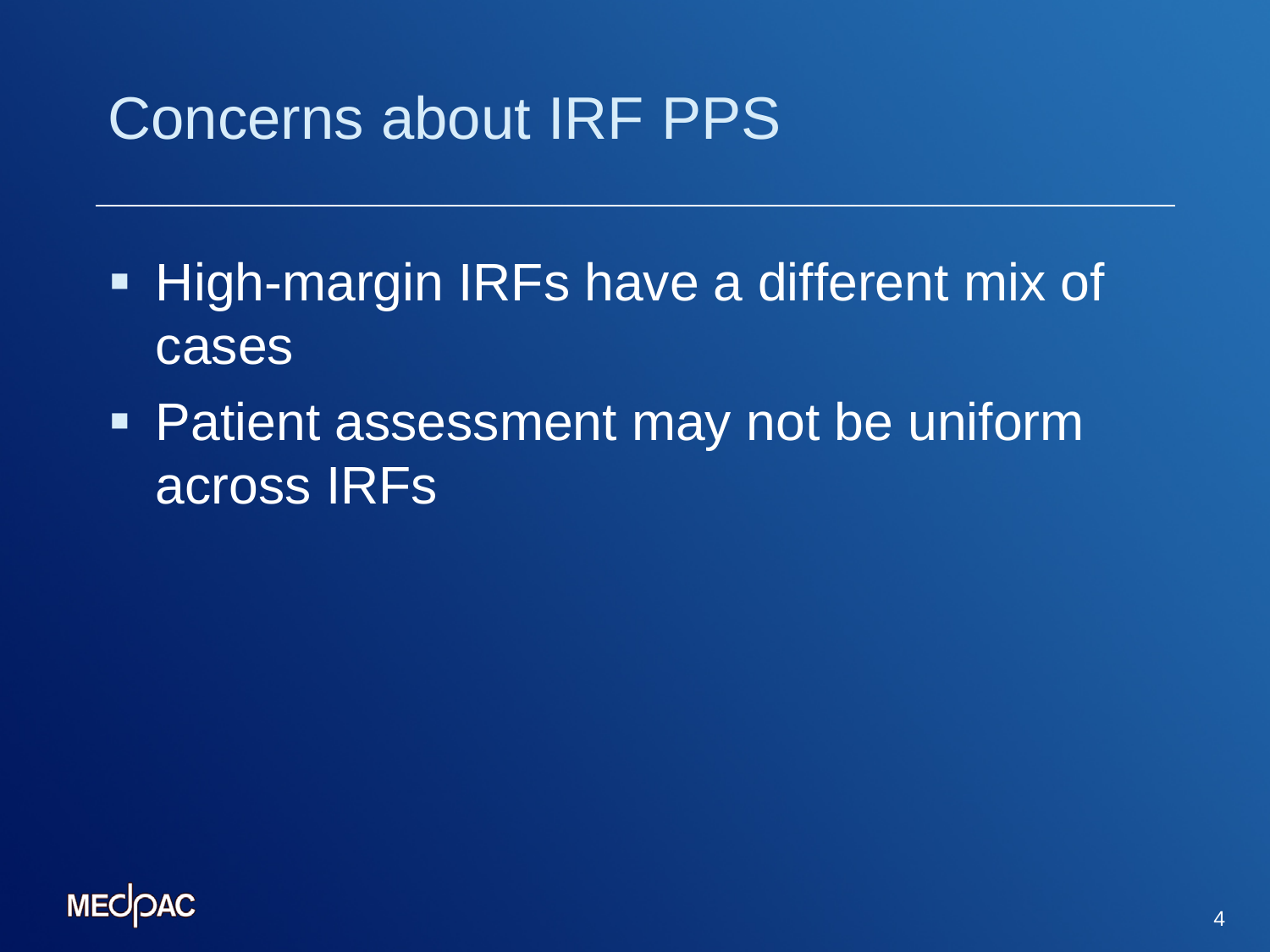## High-margin IRFs have a different mix of cases



**MECOAC** 

"Neurological conditions" include multiple sclerosis, Parkinson's disease, neuromuscular disorders, and polyneuropathy. Only IRF cases with an acute-care hospital stay within 30 days of admission to the IRF were included in the analysis. IRFs were ranked by their 2013 Medicare margins and then sorted into 5 equal-sized groups.

Source: MedPAC analysis of FY2013 MedPAR, IRF-PAI data, and cost report data from CMS.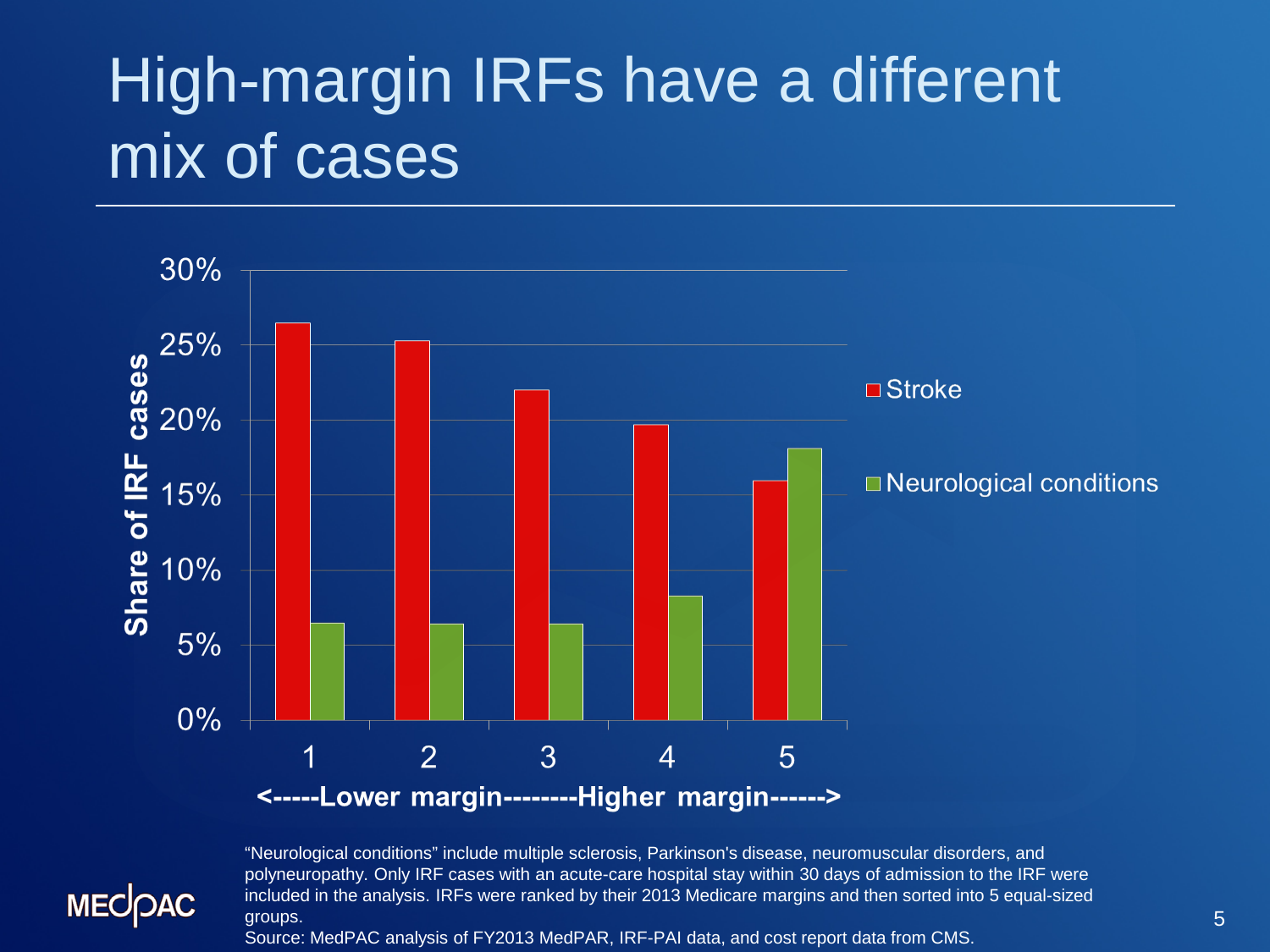# High-margin IRFs have a different mix of cases, cont.

### In the highest-margin IRFs:

- Stroke cases were more than 2 times more likely to have no paralysis
- Neurological cases were almost 3 times more likely to have neuromuscular disorders (e.g., ALS, muscular dystrophy)

In addition to neuromuscular disorders, neurological cases include multiple sclerosis, Parkinson's disease, and polyneuropathy.



Source: MedPAC analysis of FY2013 MedPAR, IRF-PAI data, and cost report data from CMS.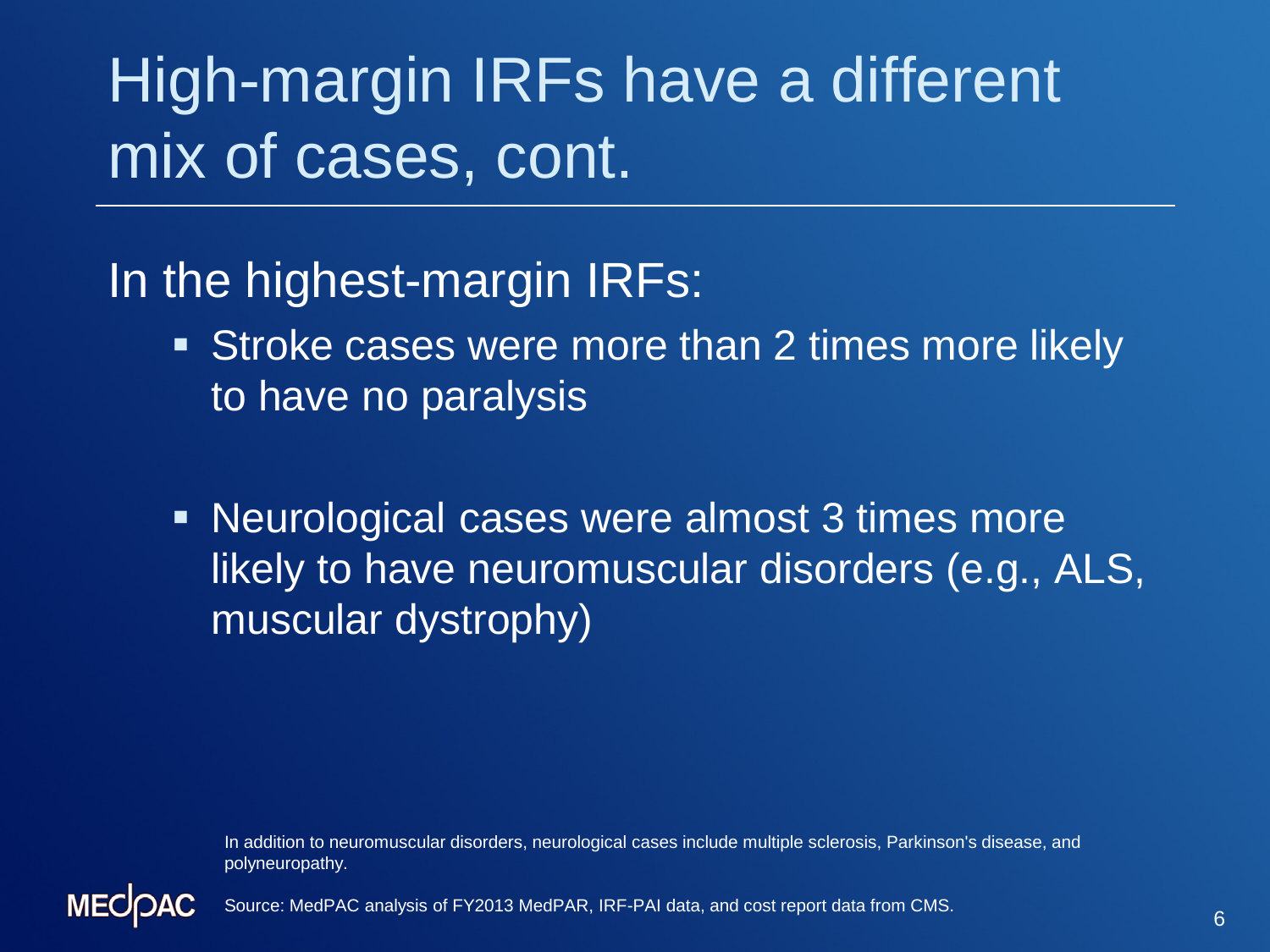# Patient assessment may not be uniform across IRFs

- Patients in high-margin IRFs were *less* severely ill during preceding acute care hospital stay:
	- **EXED Lower hospital case mix and severity of illness**
	- **EXT** Less likely to spend time in ICU/CCU
	- **EXT** Less likely to be high-cost outliers in hospital
- **Dut appeared to be** *more* **impaired during IRF stay** 
	- **Lower motor and cognition scores, which increased** payment

 At any level of severity in the hospital, highmargin IRFs consistently coded higher impairment

**MECOAC**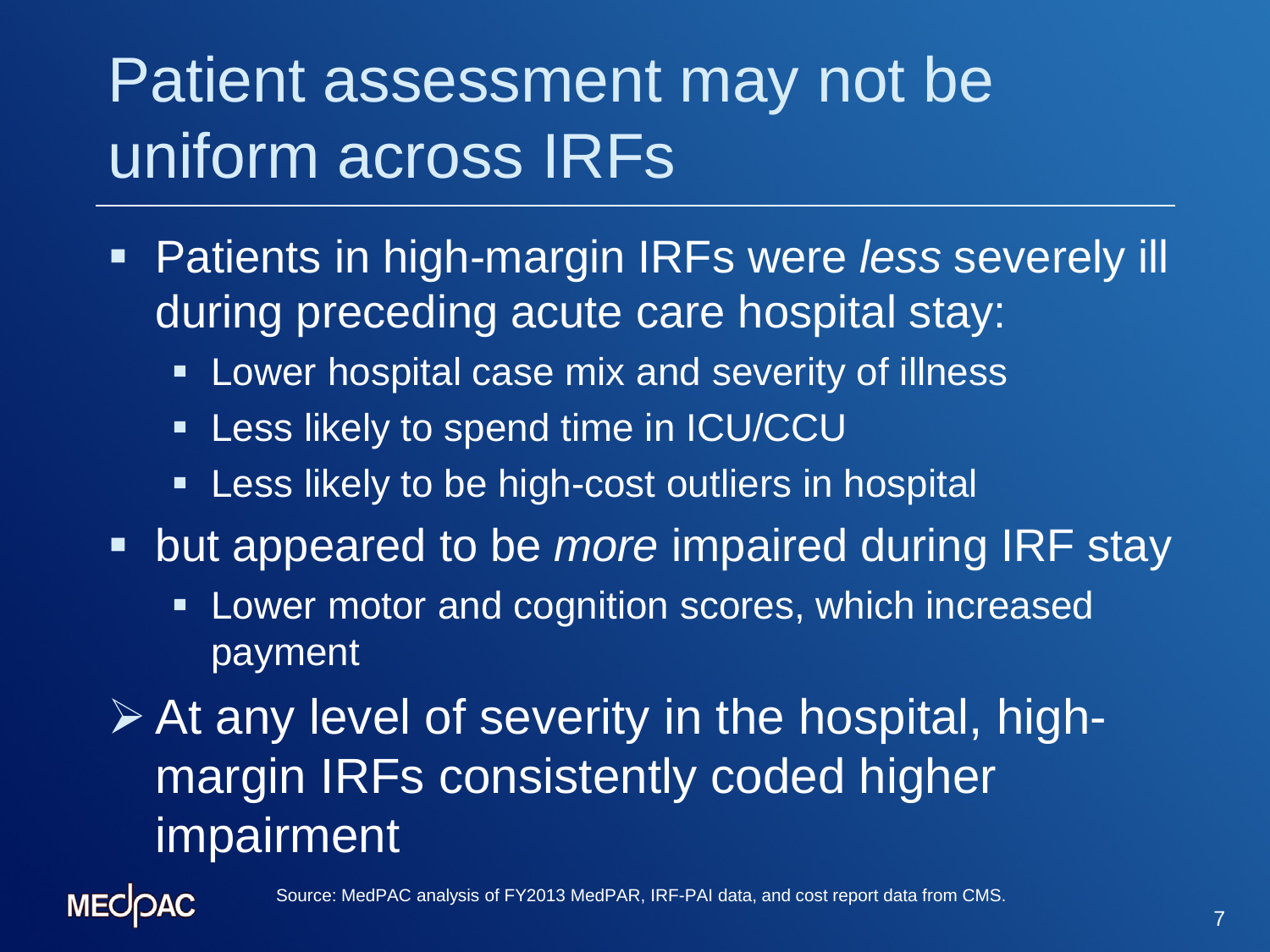### Average IRF motor score at admission by type of stroke, for IRFs with the lowest and highest margins

|                          | <b>Motor score</b>                   |                                       |  |
|--------------------------|--------------------------------------|---------------------------------------|--|
| <b>Type of stroke</b>    | <b>Quintile 1</b><br>(Lowest margin) | <b>Quintile 5</b><br>(Highest margin) |  |
| With paralysis           | (29.2)                               | 24.6                                  |  |
| <b>Without paralysis</b> | 35.3                                 | 29.0                                  |  |



Lower motor scores indicate greater impairment. Only IRF cases with an acute care hospital stay within 30 days of admission to the IRF were included in the analysis. IRFs were ranked by their 2013 Medicare margins and then sorted into 5 equal-sized groups (quintiles). Results are preliminary and subject to change. Source: MedPAC analysis of FY 2013 MedPAR, IRF-PAI, and Medicare cost report data from CMS.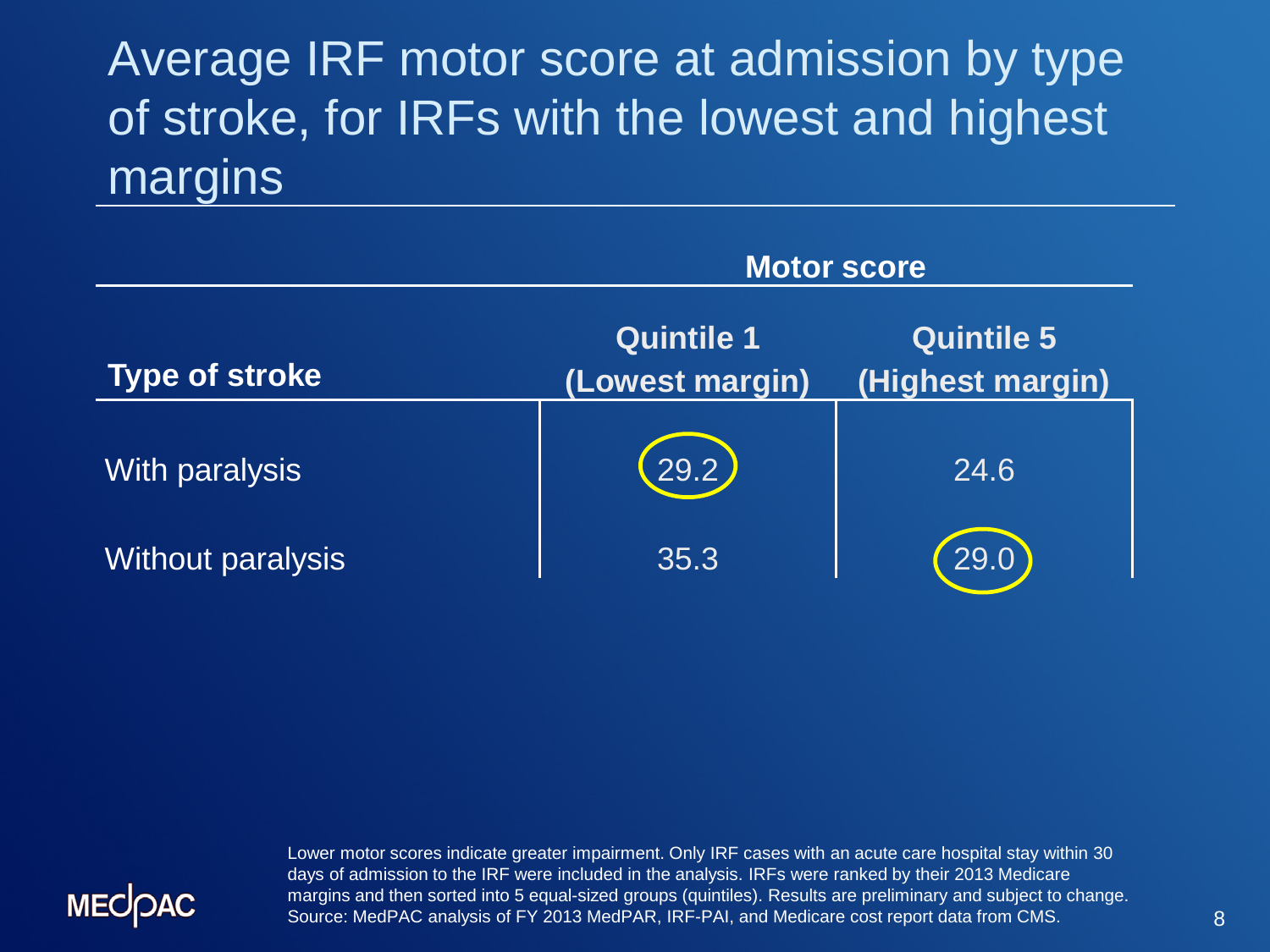## Previous MedPAC recommendations

- **The Secretary should conduct focused** medical record review of inpatient rehabilitation facilities that have unusual patterns of case mix and coding
- The Secretary should expand the inpatient rehabilitation facility outlier pool to redistribute payments more equitably across cases and providers

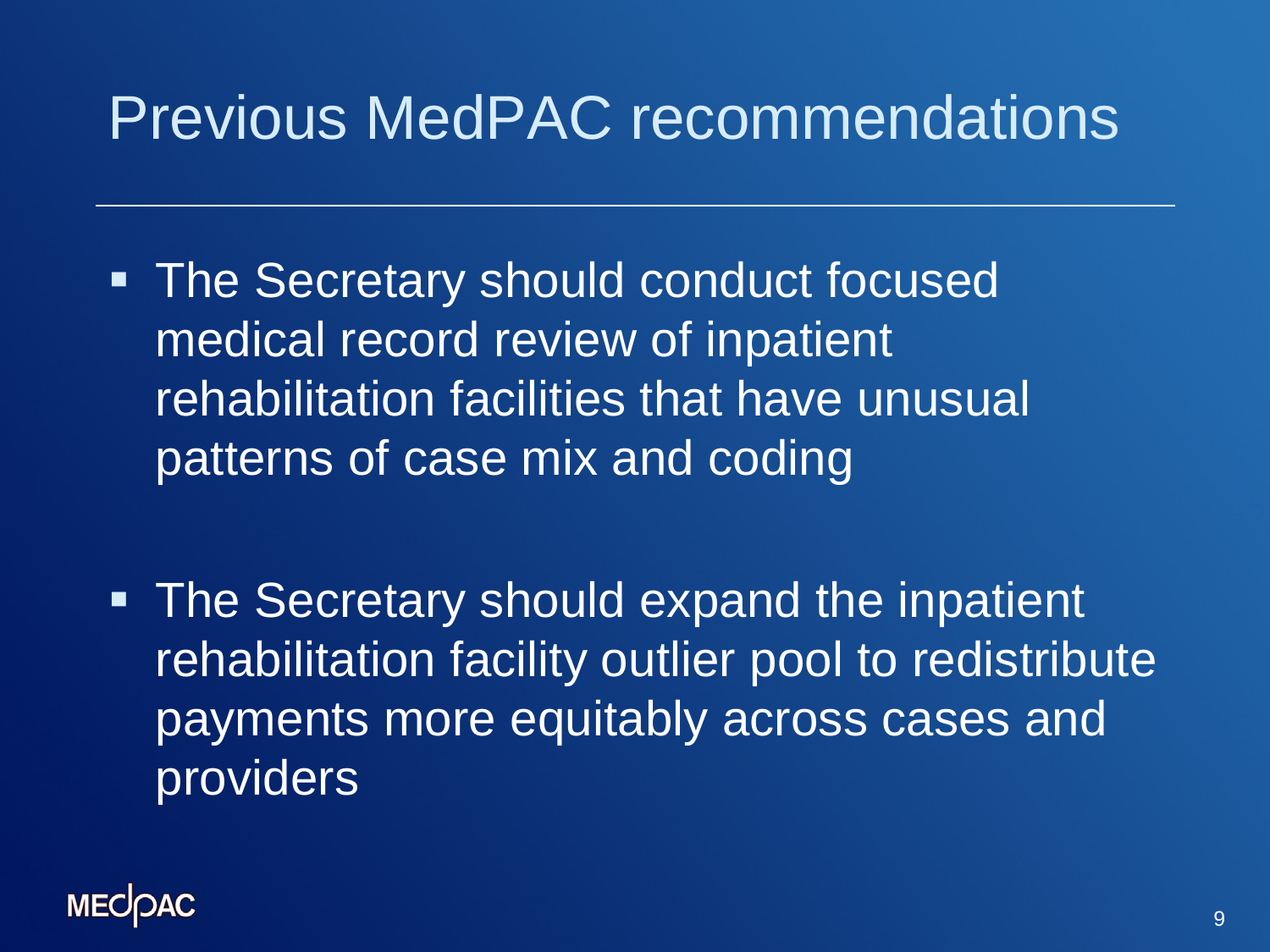## Payment adequacy framework

### **E** Access

- Supply of providers
- Volume of services
- **C**uality
- Access to capital
- Payments and costs

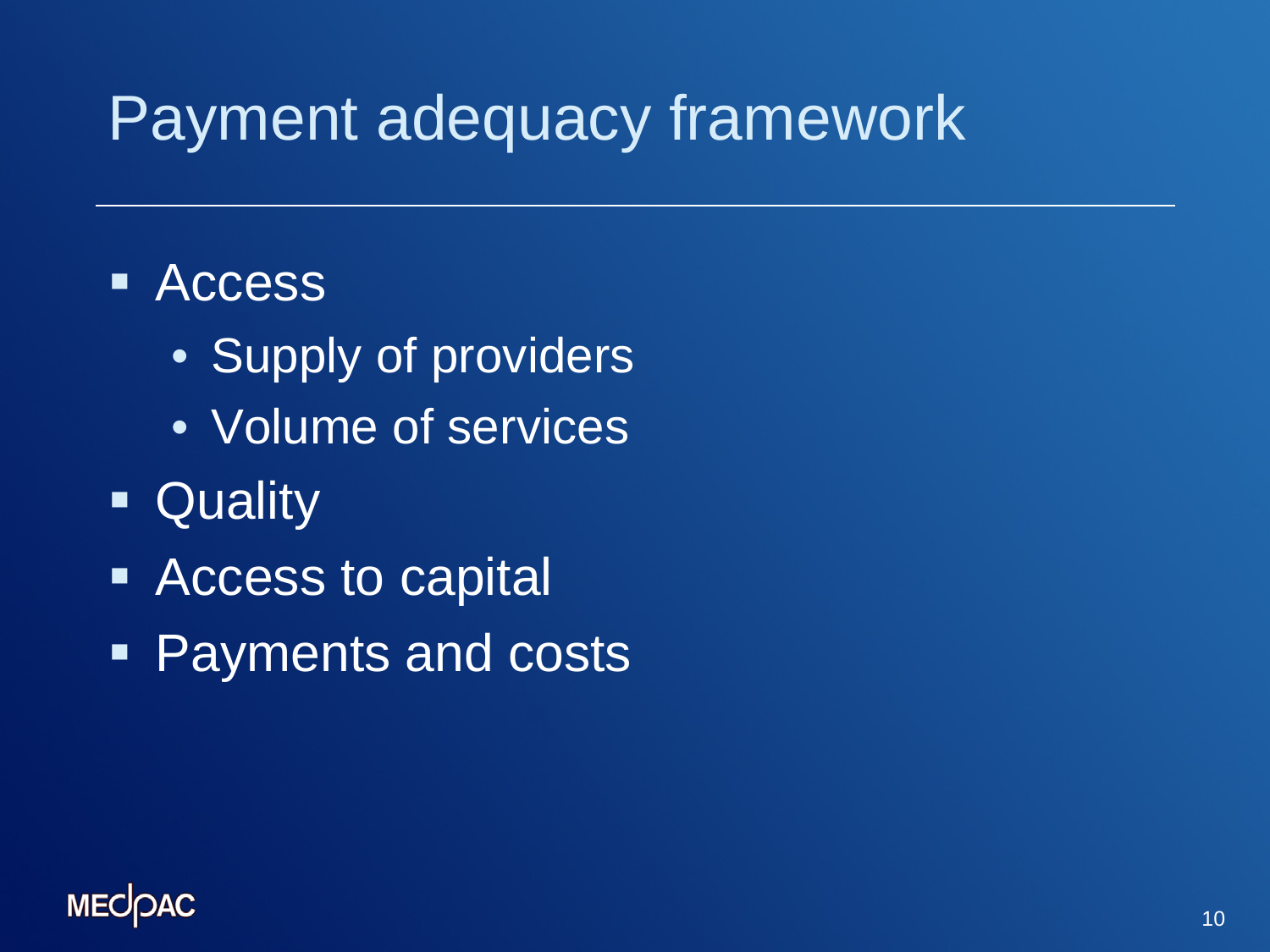## IRF supply remained fairly steady in 2015; share of for-profits continued to increase

#### Average annual change in number of facilities

|                 | <b>Facilities</b> | Cases   | 2006-2013 | 2013-2015 |
|-----------------|-------------------|---------|-----------|-----------|
| <b>AII IRFS</b> | 1,182             | 381,000 | $-0.8%$   | 0.9%      |
|                 |                   |         |           |           |
| Freestanding    | 22%               | 48%     | 1.6%      | 3.8%      |
| Hospital-based  | 78%               | 52%     | $-1.3%$   | 0.1%      |
|                 |                   |         |           |           |
| Nonprofit       | 58%               | 42%     | $-1.6%$   | 0.3%      |
| For-profit      | 30%               | 50%     | 1.1%      | 4.6%      |
| Government      | 12%               | 7%      | $-1.1%$   | $-5.6%$   |

#### Average occupancy rate: 65%

**MECOAC** 

Columns may not sum to 100% due to rounding. Results are preliminary and subject to change. Source: MedPAC analysis of Provider of Services files and MedPAR and cost report data from CMS.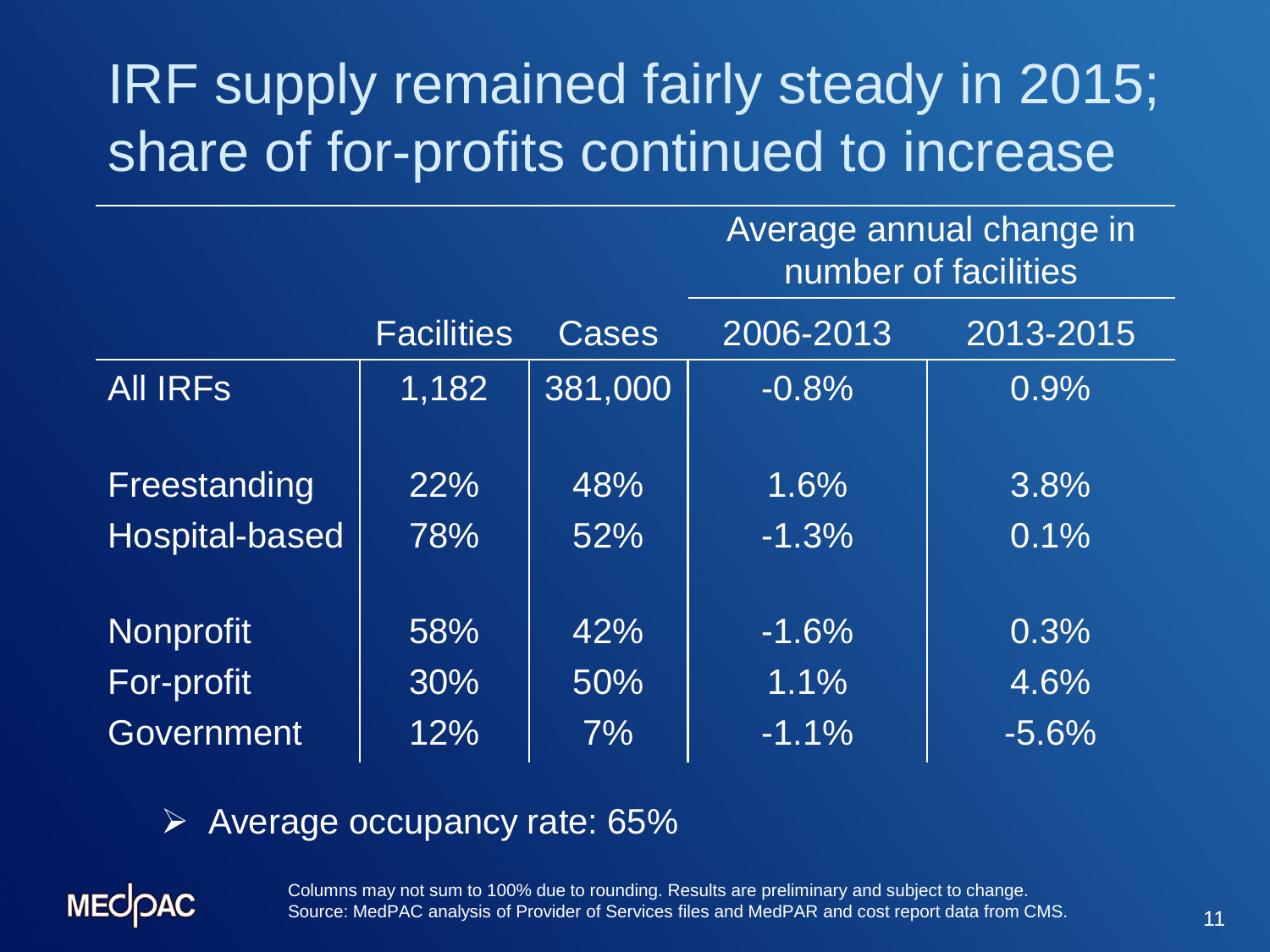## On a FFS basis, steady volume of IRF cases since 2008





Results are preliminary and subject to change.

Source: MedPAC analysis of MedPAR data from CMS.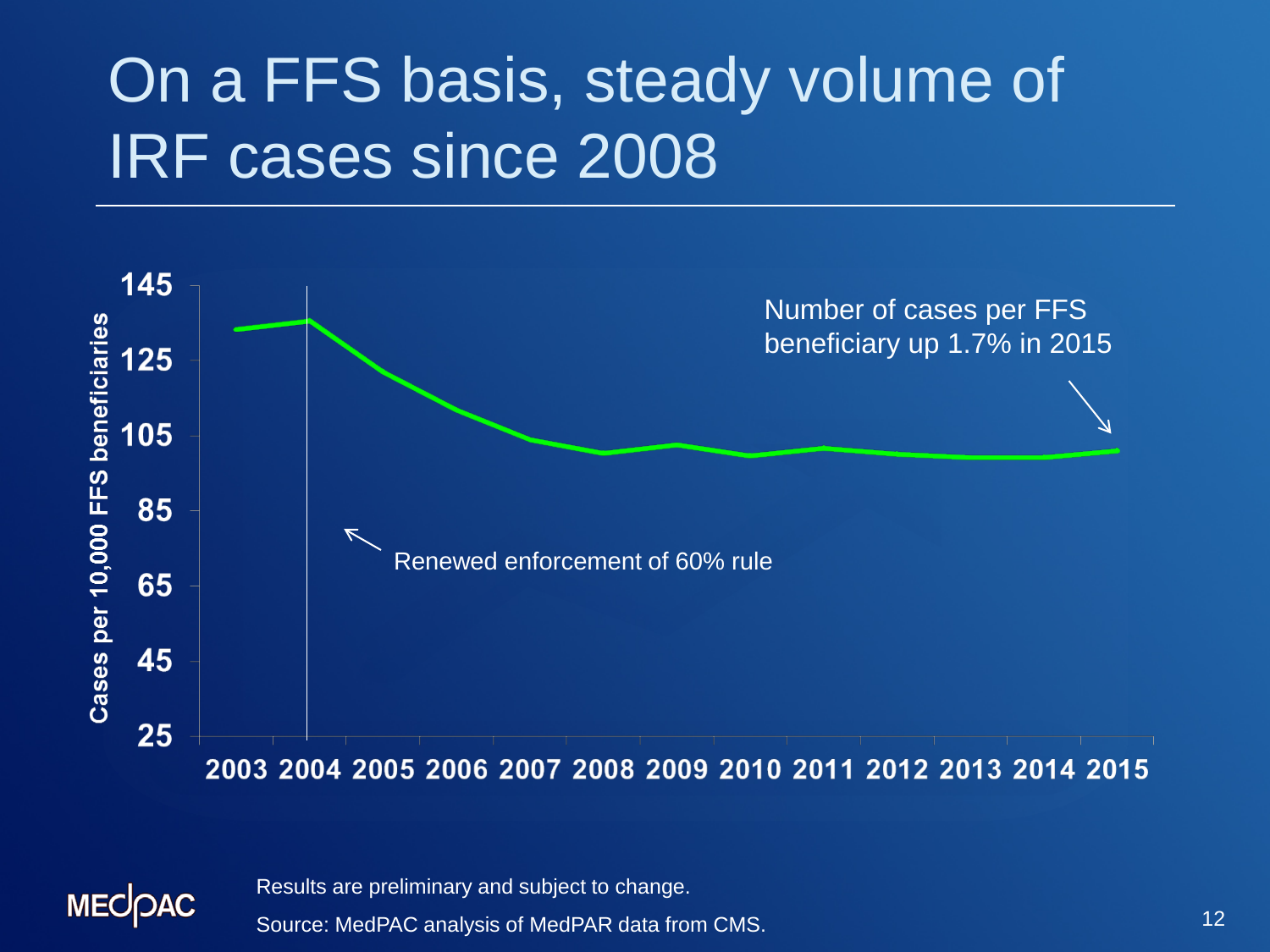## Quality: Improvement since 2011 on most measures

| <b>Risk-adjusted measure</b>                                | 2011          | <u> 2015 </u> |
|-------------------------------------------------------------|---------------|---------------|
| Gain in motor function<br><b>Gain in cognitive function</b> | 22.3<br>3.6   | 23.8<br>3.9   |
| Discharged to community<br>Discharged to SNF                | 74.0%<br>6.9% | 76.0%<br>6.8% |
| Potentially avoidable rehospitalizations<br>During IRF stay | 2.9%          | $2.4\%$       |
| Within 30 days after discharge<br>from IRF                  | $5.0\%$       | $4.2\%$       |

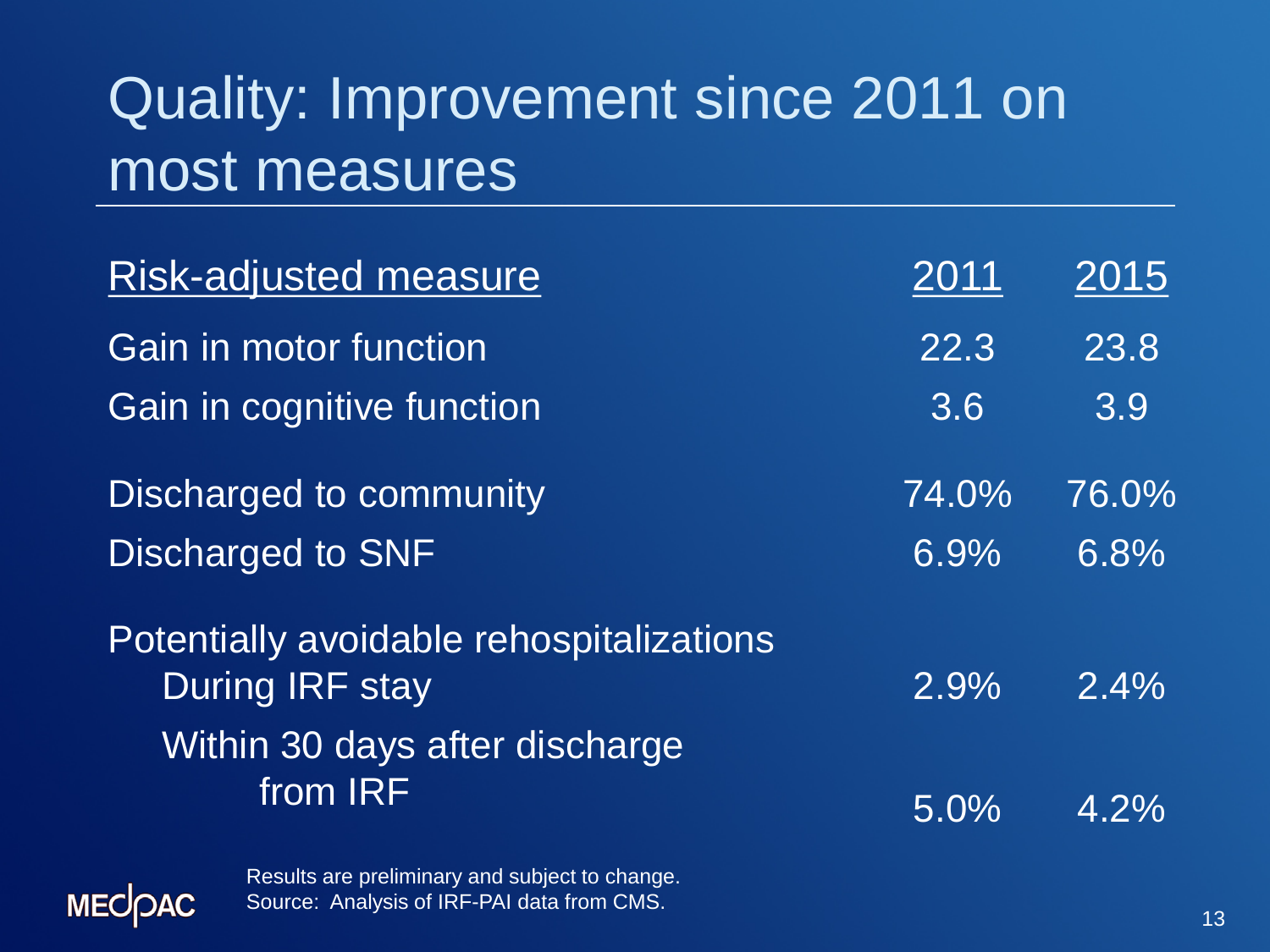## Access to capital appears adequate

### **Hospital-based units**

- Access capital through their parent institutions
- **Hospitals maintain strong access to capital markets**
- **Freestanding facilities** 
	- **Almost half owned by one company** 
		- Access to capital appears very good; acquisitions and construction reflect positive financial health
	- **Example information available for others**

 $\triangleright$  Post-acute care companies continue to pursue vertical integration

#### **MECIOAC**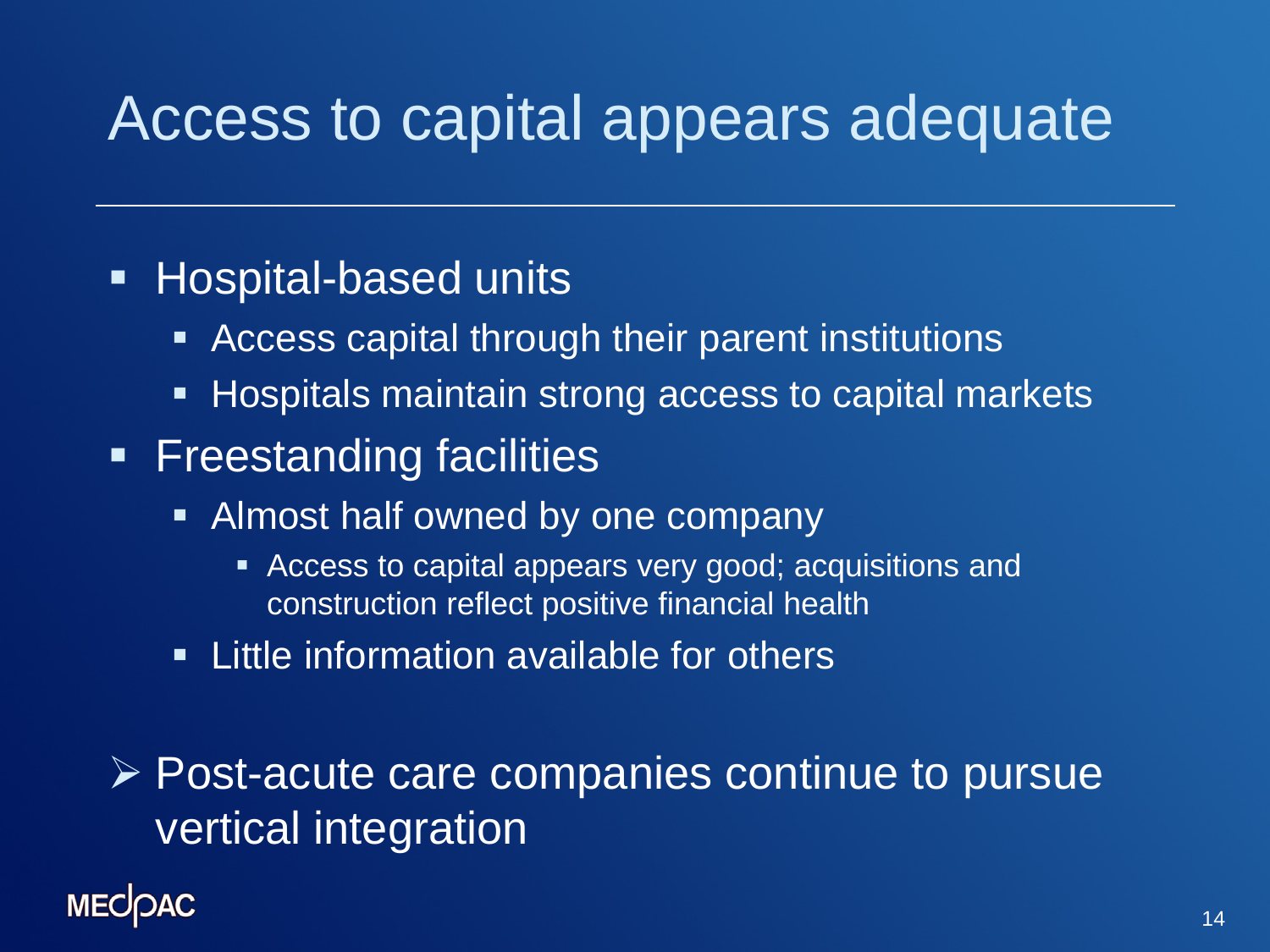## IRF Medicare margins, 2015

|                  | $\%$ of IRFs | % of cases | <b>Margin</b> |
|------------------|--------------|------------|---------------|
| <b>AII IRFS</b>  | 100%         | 100%       | 13.9%         |
|                  |              |            |               |
| Freestanding     | 22%          | 48%        | 26.7%         |
| Hospital-based   | 78%          | 52%        | 2.0%          |
|                  |              |            |               |
| <b>Nonprofit</b> | 57%          | 42%        | 3.6%          |
| For-profit       | 30%          | 50%        | 25.0%         |
|                  |              |            |               |





Source: MedPAC analysis of Medicare cost report data from CMS.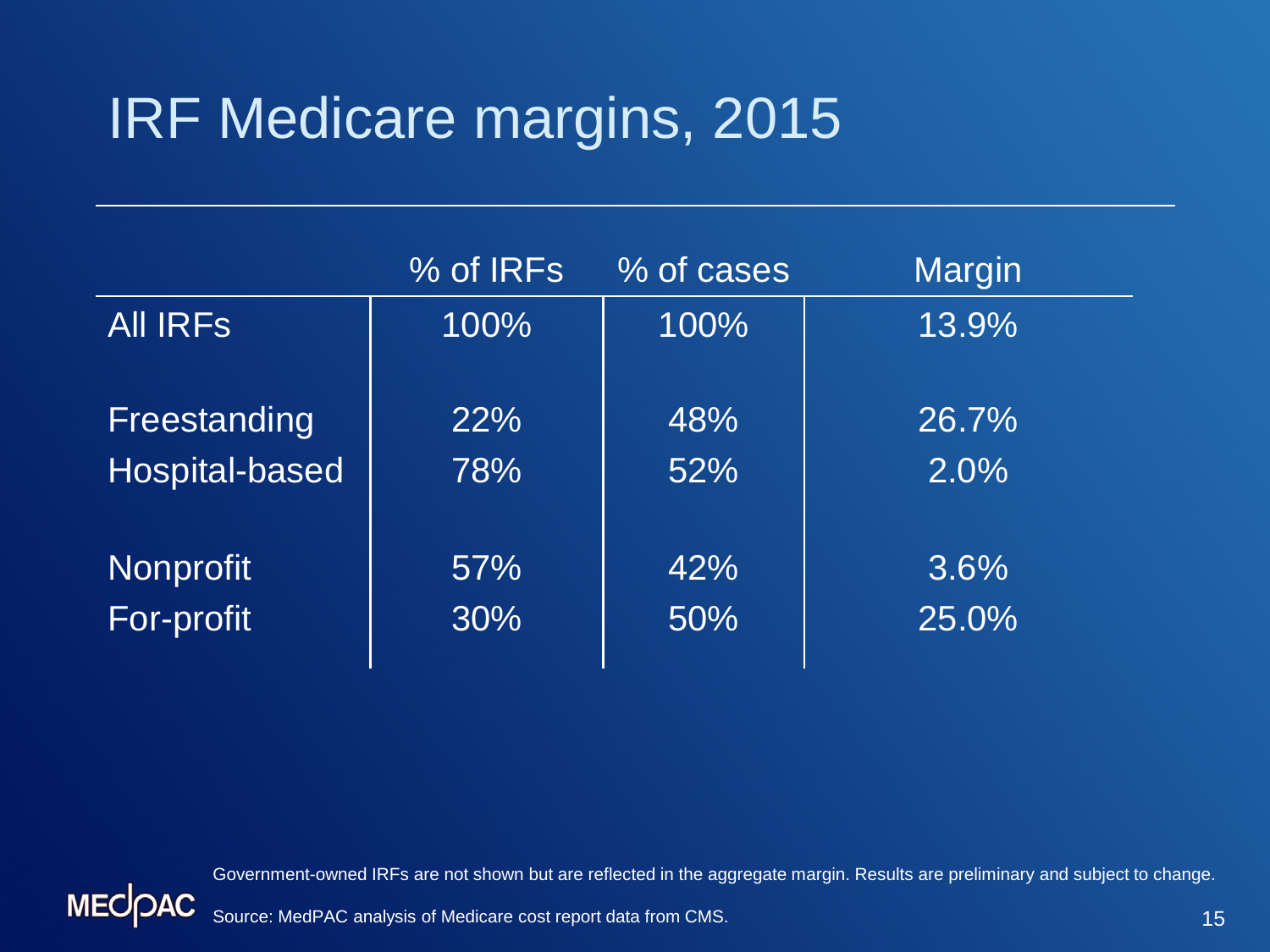# Factors that affect the margins of hospital-based IRFs

- **Tend to be smaller with lower occupancy** 
	- 65% have fewer than 25 beds
- Majority are nonprofit; may be less focused on cost control
	- From 1999-2015, costs up 61% vs. 24% in freestanding
- May provide more therapy and use higher-cost modalities

### $\triangleright$  Marginal profit for hospital-based IRFs = 20.5%

Results are preliminary and subject to change. Source: MedPAC analysis of Medicare cost report and claims data from CMS.

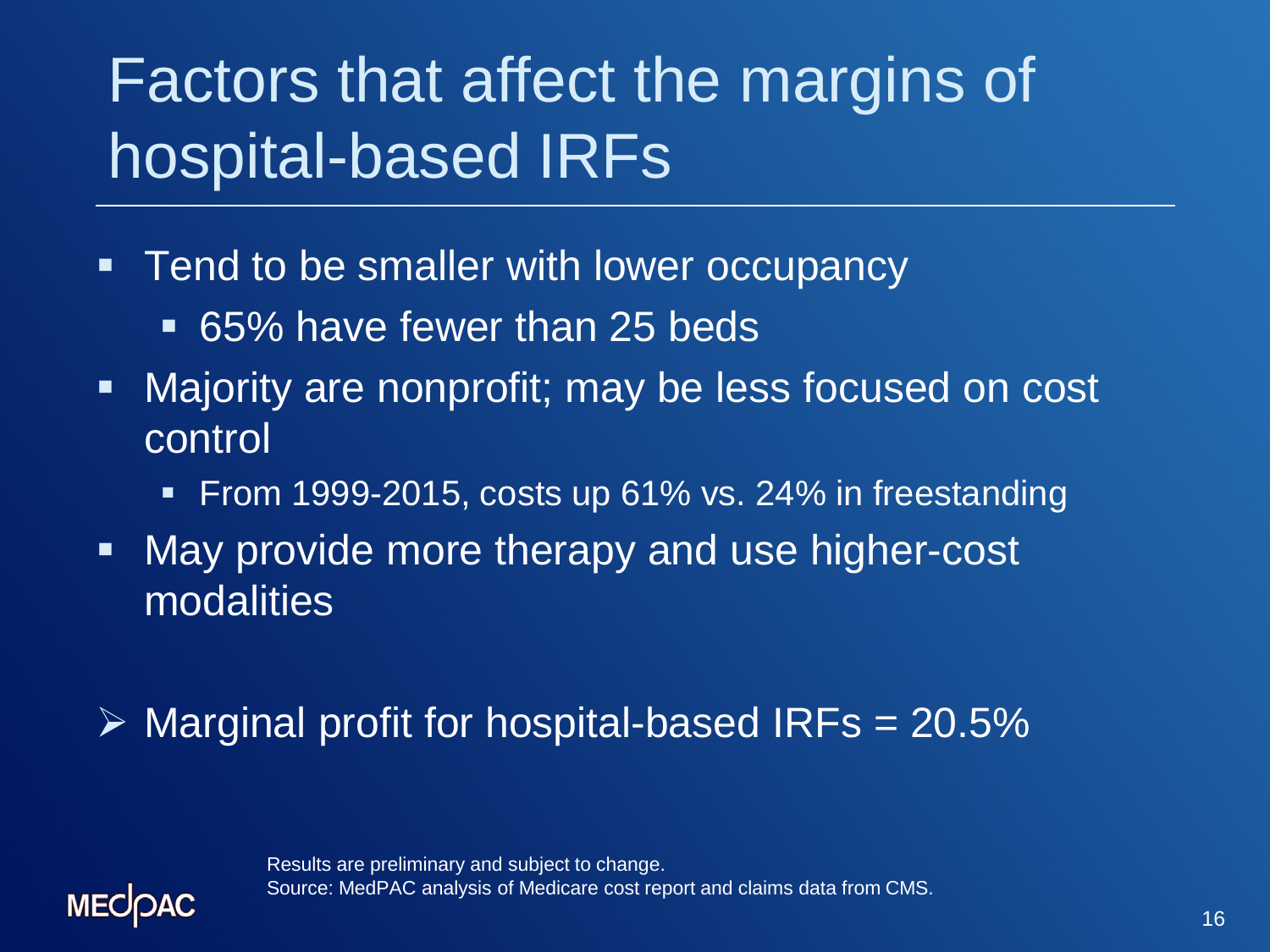# **Summary**

- **EXTERGERITHS Access: Capacity appears adequate to meet** demand
- Quality: Risk-adjusted outcome measures stable or improved since 2011
- Access to capital: Appears adequate
- 2015 estimated margin: 13.9%
- **2015 estimated marginal profit:** 
	- $\blacksquare$  Hospital-based = 20.5%
	- Freestanding  $= 41.5\%$

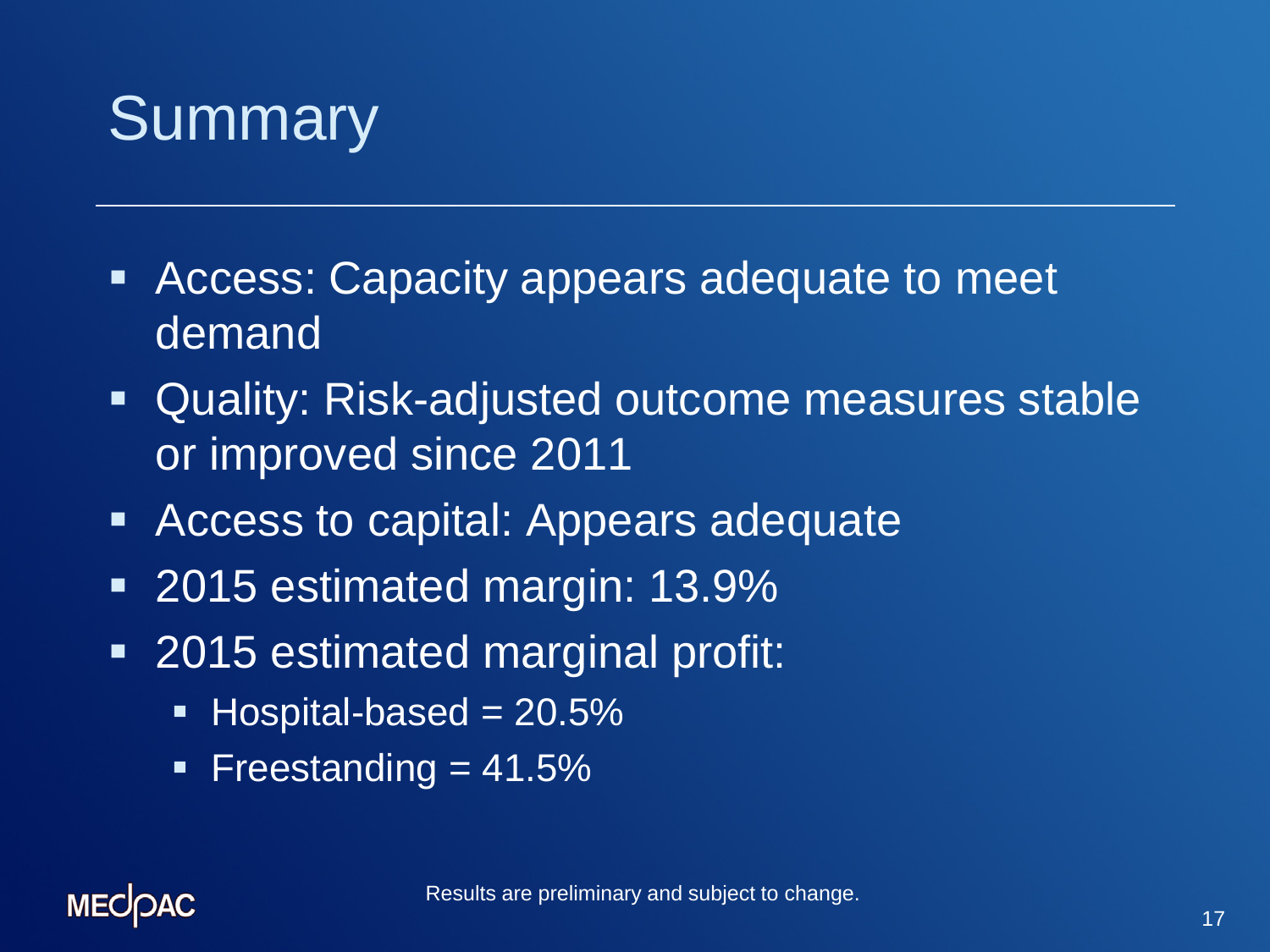# How should Medicare payments to IRFs change in 2018?

- **MedPAC has recommended no payment** increase every year since FY2009
- **EXTERNAL EXTERNAL EXTERNAL EXTERNAL EXTERNAL EXTERNAL EXTERNAL EXTERNAL EXTINGL** adjusted market basket
- Growth in costs per case since 2009 has been low
- **Payments to IRFs now substantially** exceed the costs of caring for beneficiaries